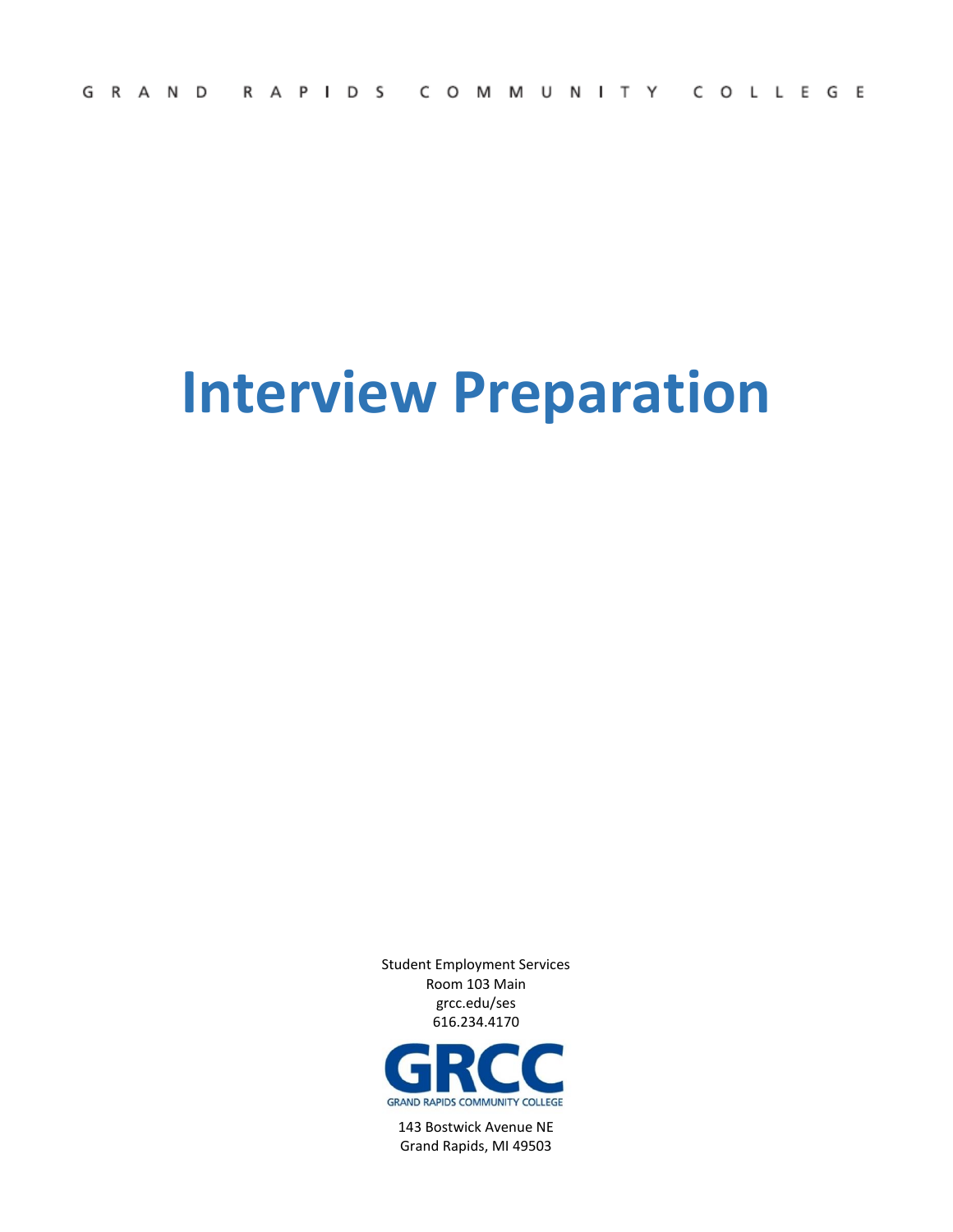### **BEFORE THE INTERVIEW**

Different employers interview in different ways. You may interview face-to-face with one person or several people (alone or in a group), over the phone or via Webcam (video online interviews). A first interview with a human resources representative is often used to pre-screen candidates to determine if they are qualified for the position. A second interview often takes place with a hiring manager and sometimes coworkers or supervisors for the position. Once an employer has reviewed your resume and cover letter and decided to ask you for an interview, you'll want to be sure to prepare for the meeting. In fact, **many of the steps you can take to improve your interview skills should be done before you meet with the employer** in person. **Familiarity with the information will help you feel more prepared when answering questions because you will be able to make better connections between your skills and the needs of the company.**

#### **How to Prepare for the Interview**

Research the company on-line

- Industry, products, client base and major competitors
- Company, mission, values and goals.
- Analyze the job description to look for tips/clues about the questions you might be asked.

Know your Resume!

- Be prepared to discuss every detail
- If your resume is in front of you, do not read verbatim be able to speak to skills/experiences related to the job

Drive to the interview site at least one day before for a trial run

- Be familiar with location, parking and building entrances
- Time yourself to account for unexpected delays

Practice Makes Perfect

- Practice interview questions with a friend or family member
- If no one is available, practice in front of a mirror

#### **Practice Common Interview Questions**

You can't know exactly what will be asked in an interview, but you can look at questions that are often asked. There are no specific answers for questions since they will be based on your personal experiences as they relate to each specific job. But, thinking through (and writing out) answers beforehand can help improve your confidence. Common interview questions include:

- 1. What is your background? Tell me a little about yourself.
- 2. Why do you want to work for this company?
- 3. Why do you feel you are the best candidate for this position?
- 4. Where do you see yourself in 5/10 years?
- 5. What is your idea of a good manager/supervisor?
- 6. Tell me about a time you took on a task that was not assigned to you?
- 7. What did you enjoy most/least about your most recent job?
- 8. Give me an example of a time you had a conflict and how it was handled.
- 9. Tell me about an accomplishment you are proud of.
- 10. What would a former co-worker say is your greatest weakness?
- 11. What would a former supervisor say is your greatest strength?
- 12. How does your work experience relate to this position?
- 13. Do you have any questions?

**When practicing your answers, make certain your responses have strong, relevant examples. A simple yes or no answer is never good, so continue by describing situations and the outcomes based on your experiences. And, practicing answers will help you create a toolkit of examples to pull from during your interview in case there is a question you weren't expecting.**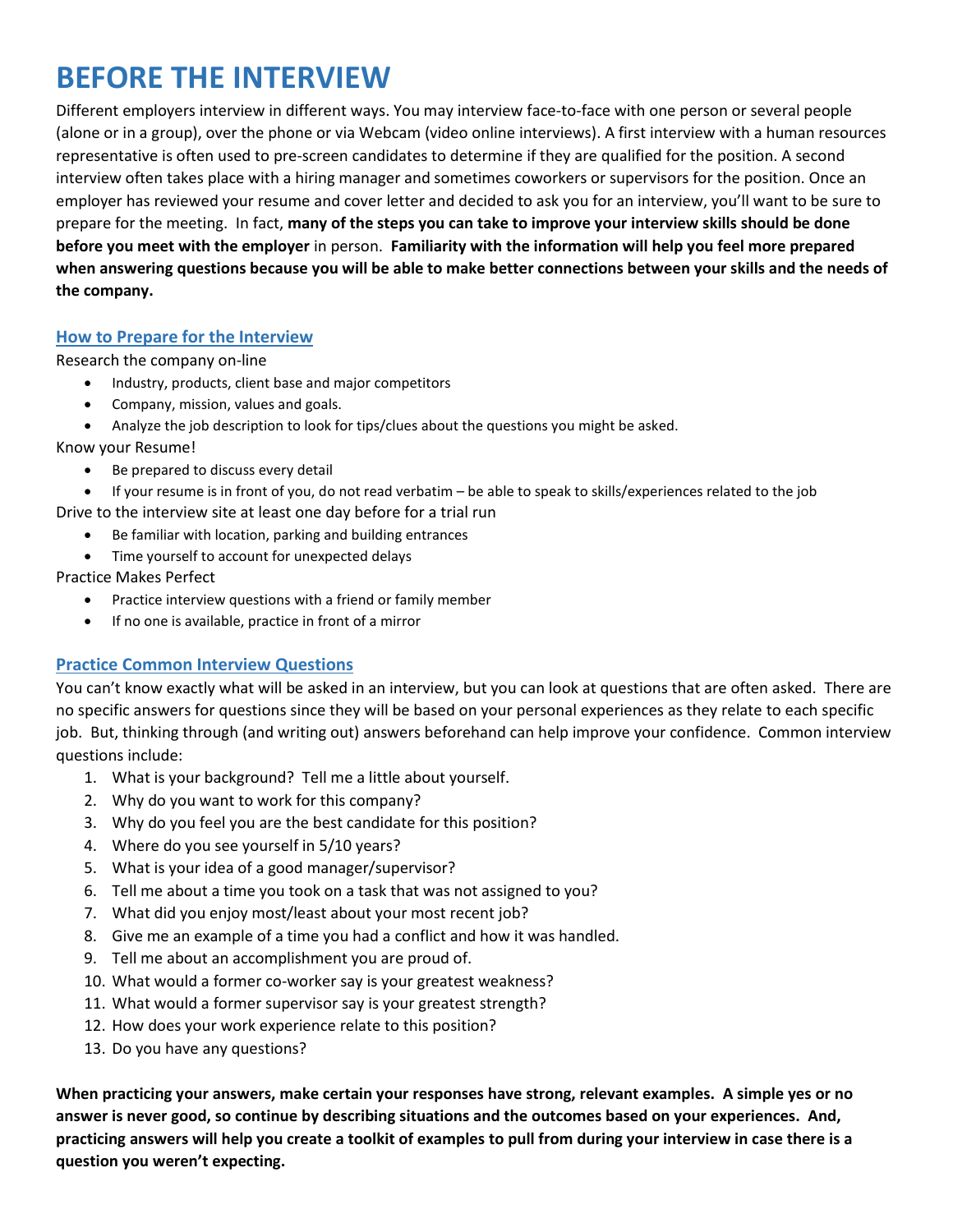## **PLAN YOUR INTERVIEW ATTIRE**

Even if you feel prepared to effectively answer any question, you still need to make a good visual impression when you go to an interview. While you don't want to be underdressed, it is possible to be overdressed as well. A good rule of thumb to use when choosing your outfit is to dress a level above the day-to-day attire of the position you are interested in. The following guidelines should be considered when selecting an outfit for an interview:

- Make sure the clothes you want to wear are set out the night before you interview. That way you won't have to rush to find them, clean, or iron them.
- Women should select professional suits, skirts, dress slacks/blouses or dresses.
- Men should select professional dress shirt, ties, dress pants, sport coats, or suits.
- Dark colors and/or neutral colors are most appropriate.
- Both men and women should avoid perfume/cologne.
- Light make up and simply jewelry

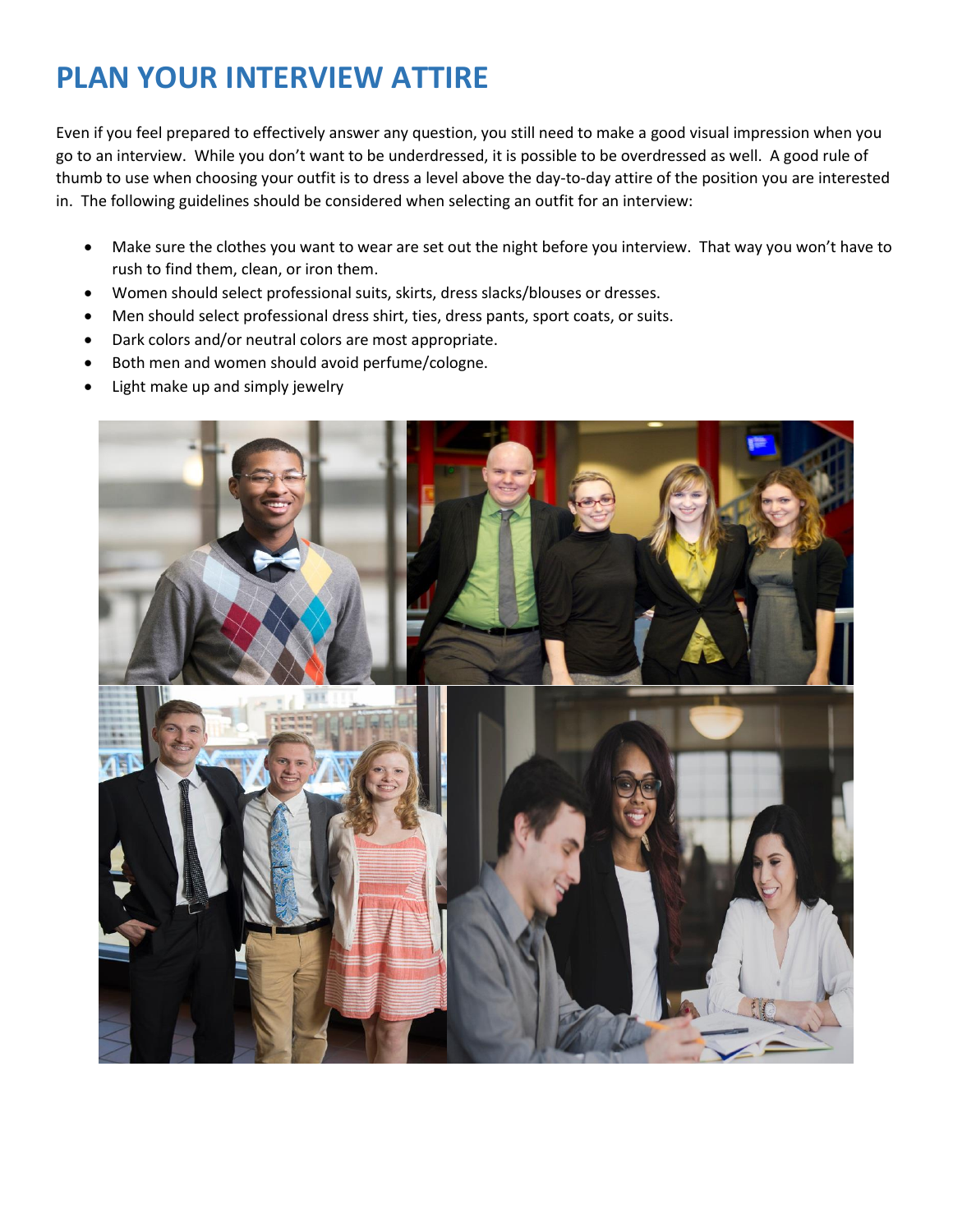## **THE DAY OF THE INTERVIEW**

Although you will have done a lot of important preparation before the actual interview, there are still formalities to keep in mind throughout the meeting.

#### **Arriving for the Interview**

- Plan more time for travel than you think you may need in case there are any unexpected traffic delays.
- Arrive 10 15 minutes early. Showing up too early or too late can cause issues with the employer's schedule.
- *Go to the interview alone!* Do not show up with any friends or relatives.
- *Turn off your cell phone or leave it in the car.*
- Be kind and friendly to the receptionist and any other employee you may speak to since they may be asked for feedback.
- Carry a small pad of paper/portfolio and pen for note taking
- Have additional copies of your resume, references, and cover letter available.
- No chewing gum mints are acceptable

#### **During the Interview**

- Be confident and enthusiastic!
- Offer a firm hand shake with each interviewer and make eye contact.
- Use open and professional body language. Maintain eye contact and listen actively.
- Sit up straight lean forward occasionally and no slouching!
- Know that employers should not ask you about race, color, religion, national origin, age, gender, familial status, sexual orientation, disability status, or veteran status. If you are asked about these, you may disclose information if you choose to, but you can also politely decline to respond. Consider if you'd like to work for someone who asks this information.
- **Have questions prepared that you want to ask.** The interview is just as much for you as it is for the employer.
	- o What is the on-boarding and training program provided for new hires?
	- $\circ$  What are the major projects the person in the position will be working on in the first six months?
	- o What is the reporting structure for this position?
	- o What are the next steps in the process?
	- $\circ$  I don't have additional questions right now, and I'd like you to know that I think this position is a good fit for my skills and my desire to work for XYZ Company. Is there anything else you'd like me to know today that I have not asked about?
- Let the interviewer know you are very interested in the position
- Ask about next steps and follow up so you have a timeline in mind for when you might hear from them.
- Shake hands and thank the employers in the room for their time and ask for business cards so that you have contact information for follow up.

### **After the Interview**

- Send a thank you notes to all interviewers within 24 hours expressing appreciation and enthusiasm. Reemphasize your interest, skill set and fit for the position and comment on something you learned about the organization.
- If the company does not hire you, be positive and thank them! If you are offered a position, CONGRATULATIONS!!